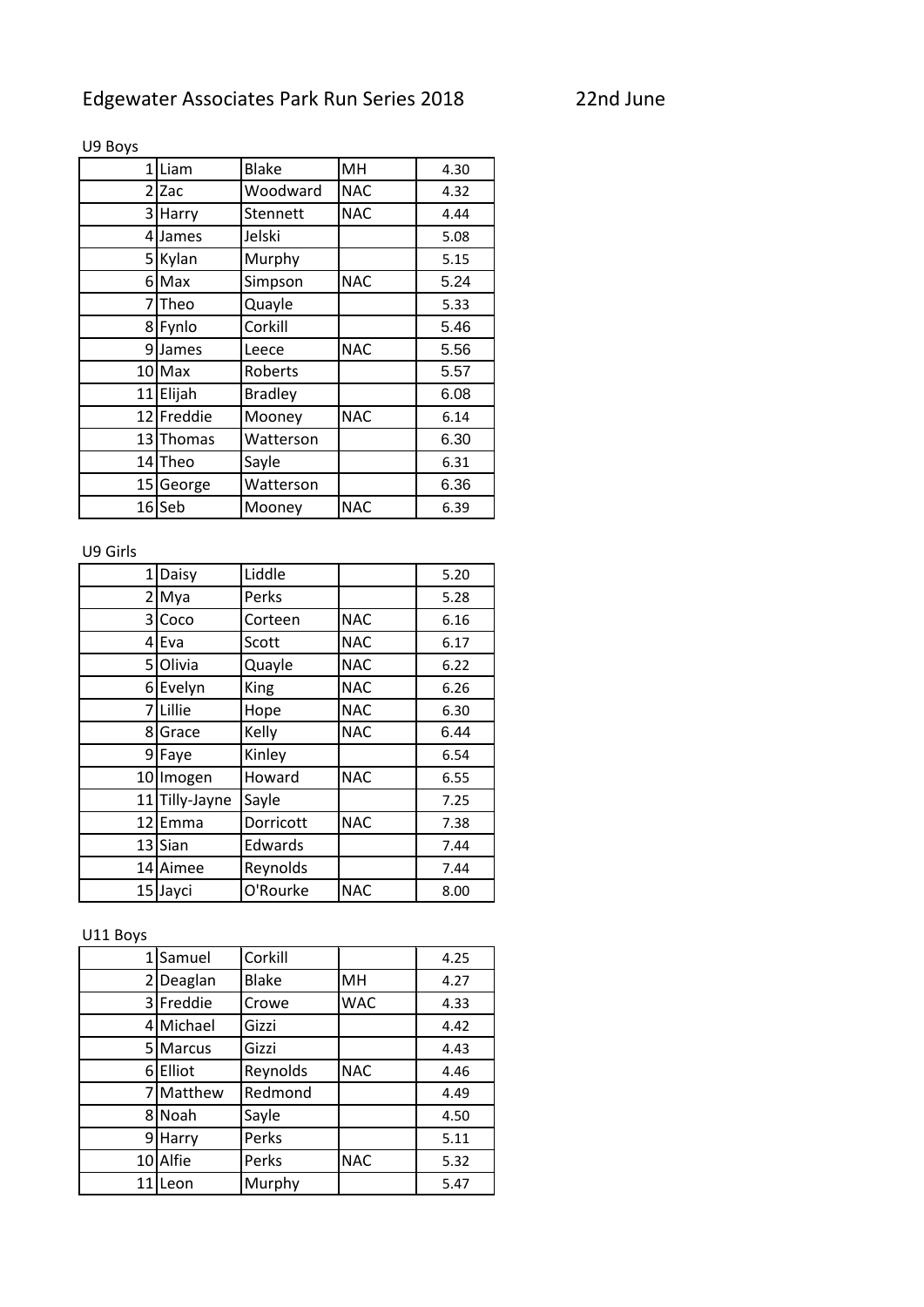## U11 Girls

| 1              | Penny     | Webster   |            | 4.35 |
|----------------|-----------|-----------|------------|------|
| $\overline{2}$ | Lucy      | Ormsby    | <b>NAC</b> | 4.39 |
|                | 3 Abi     | Clayton   |            | 4.43 |
|                | 4 M'Kyla  | Quinn     | <b>WAC</b> | 4.52 |
|                | 5 Holly   | O'Donnell |            | 4.58 |
|                | 6 Holly   | Salter    | <b>NAC</b> | 5.01 |
| 71             | May-Saa   | Smith     | <b>WAC</b> | 5.03 |
|                | 8 Chloe   | Kinley    |            | 5.30 |
| 91             | Ruby      | Reynolds  | <b>NAC</b> | 5.32 |
|                | 10 Feena  | Done      | <b>NAC</b> | 5.36 |
| 11             | Imogen    | Duncan    | <b>NAC</b> | 5.40 |
| 12             | Daisy     | O'Donnell |            | 5.44 |
|                | 13 Phoebe | Margrave  | <b>NAC</b> | 5.46 |

1 Lap

| <b>NAC</b><br>1 Luke<br>Phair<br><b>NAC</b><br>2Ryan<br>Teare<br>3 Jamie<br>Hayes<br>MH<br>Hillier<br>4 Macy<br>Charlie<br>5 <sup>1</sup><br>Teare<br><b>NAC</b><br>6 Nathan<br>Cannell<br>Martin<br>7<br>Corkish<br>8 Ella<br><b>NAC</b><br>Crowe<br>9 Corbyn<br>Schade<br><b>WAC</b><br>10 Dominic<br>Dunwell<br><b>NAC</b><br>11Jake<br>Crowe<br><b>NAC</b><br>12 Luke<br>Crowe<br>13 Mark<br>MH<br>Corrin<br>14 Phoebe<br><b>NAC</b><br>Coates<br>15 William<br><b>NAC</b><br>Forgie<br>16 Madison<br>McMullan<br><b>NAC</b><br>17 Mia<br>Dunwell<br><b>NAC</b><br>Corrin<br>18 Regan<br>19 Ryan<br>Kelly<br>20 Richard<br>Done<br>21 Nick<br>Kissack<br>$22$ Ed<br><b>Butler</b><br>23 Lottie<br>Stennett<br><b>NAC</b><br>24 Casey<br>Logan<br>Callister<br>25 Cory<br><b>NAC</b><br>Corrin<br>MH<br>26 Tonya<br>27 Millie<br>Palmer<br>28 Ethan<br>Lace<br>29 Thomas<br><b>Bradley</b><br>30 Paul<br>Cannell<br>31 Lucy<br>Kenyon<br><b>NAC</b><br>32 Ruby<br>Palmer<br><b>WAC</b><br>33 Caleb<br>Schade<br>34 Amber<br>Pullen |  |  |       |
|---------------------------------------------------------------------------------------------------------------------------------------------------------------------------------------------------------------------------------------------------------------------------------------------------------------------------------------------------------------------------------------------------------------------------------------------------------------------------------------------------------------------------------------------------------------------------------------------------------------------------------------------------------------------------------------------------------------------------------------------------------------------------------------------------------------------------------------------------------------------------------------------------------------------------------------------------------------------------------------------------------------------------------------|--|--|-------|
|                                                                                                                                                                                                                                                                                                                                                                                                                                                                                                                                                                                                                                                                                                                                                                                                                                                                                                                                                                                                                                       |  |  | 9.46  |
|                                                                                                                                                                                                                                                                                                                                                                                                                                                                                                                                                                                                                                                                                                                                                                                                                                                                                                                                                                                                                                       |  |  | 10.05 |
|                                                                                                                                                                                                                                                                                                                                                                                                                                                                                                                                                                                                                                                                                                                                                                                                                                                                                                                                                                                                                                       |  |  | 10.44 |
|                                                                                                                                                                                                                                                                                                                                                                                                                                                                                                                                                                                                                                                                                                                                                                                                                                                                                                                                                                                                                                       |  |  | 10.51 |
|                                                                                                                                                                                                                                                                                                                                                                                                                                                                                                                                                                                                                                                                                                                                                                                                                                                                                                                                                                                                                                       |  |  | 10.55 |
|                                                                                                                                                                                                                                                                                                                                                                                                                                                                                                                                                                                                                                                                                                                                                                                                                                                                                                                                                                                                                                       |  |  | 11.02 |
|                                                                                                                                                                                                                                                                                                                                                                                                                                                                                                                                                                                                                                                                                                                                                                                                                                                                                                                                                                                                                                       |  |  | 11.10 |
|                                                                                                                                                                                                                                                                                                                                                                                                                                                                                                                                                                                                                                                                                                                                                                                                                                                                                                                                                                                                                                       |  |  | 11.19 |
|                                                                                                                                                                                                                                                                                                                                                                                                                                                                                                                                                                                                                                                                                                                                                                                                                                                                                                                                                                                                                                       |  |  | 11.24 |
|                                                                                                                                                                                                                                                                                                                                                                                                                                                                                                                                                                                                                                                                                                                                                                                                                                                                                                                                                                                                                                       |  |  | 11.32 |
|                                                                                                                                                                                                                                                                                                                                                                                                                                                                                                                                                                                                                                                                                                                                                                                                                                                                                                                                                                                                                                       |  |  | 11.41 |
|                                                                                                                                                                                                                                                                                                                                                                                                                                                                                                                                                                                                                                                                                                                                                                                                                                                                                                                                                                                                                                       |  |  | 11.50 |
|                                                                                                                                                                                                                                                                                                                                                                                                                                                                                                                                                                                                                                                                                                                                                                                                                                                                                                                                                                                                                                       |  |  | 11.53 |
|                                                                                                                                                                                                                                                                                                                                                                                                                                                                                                                                                                                                                                                                                                                                                                                                                                                                                                                                                                                                                                       |  |  | 11.56 |
|                                                                                                                                                                                                                                                                                                                                                                                                                                                                                                                                                                                                                                                                                                                                                                                                                                                                                                                                                                                                                                       |  |  | 12.07 |
|                                                                                                                                                                                                                                                                                                                                                                                                                                                                                                                                                                                                                                                                                                                                                                                                                                                                                                                                                                                                                                       |  |  | 12.14 |
|                                                                                                                                                                                                                                                                                                                                                                                                                                                                                                                                                                                                                                                                                                                                                                                                                                                                                                                                                                                                                                       |  |  | 12.20 |
|                                                                                                                                                                                                                                                                                                                                                                                                                                                                                                                                                                                                                                                                                                                                                                                                                                                                                                                                                                                                                                       |  |  | 12.23 |
|                                                                                                                                                                                                                                                                                                                                                                                                                                                                                                                                                                                                                                                                                                                                                                                                                                                                                                                                                                                                                                       |  |  | 12.33 |
|                                                                                                                                                                                                                                                                                                                                                                                                                                                                                                                                                                                                                                                                                                                                                                                                                                                                                                                                                                                                                                       |  |  | 12.48 |
|                                                                                                                                                                                                                                                                                                                                                                                                                                                                                                                                                                                                                                                                                                                                                                                                                                                                                                                                                                                                                                       |  |  | 12.53 |
|                                                                                                                                                                                                                                                                                                                                                                                                                                                                                                                                                                                                                                                                                                                                                                                                                                                                                                                                                                                                                                       |  |  | 12.56 |
|                                                                                                                                                                                                                                                                                                                                                                                                                                                                                                                                                                                                                                                                                                                                                                                                                                                                                                                                                                                                                                       |  |  | 13.02 |
|                                                                                                                                                                                                                                                                                                                                                                                                                                                                                                                                                                                                                                                                                                                                                                                                                                                                                                                                                                                                                                       |  |  | 13.09 |
|                                                                                                                                                                                                                                                                                                                                                                                                                                                                                                                                                                                                                                                                                                                                                                                                                                                                                                                                                                                                                                       |  |  | 13.18 |
|                                                                                                                                                                                                                                                                                                                                                                                                                                                                                                                                                                                                                                                                                                                                                                                                                                                                                                                                                                                                                                       |  |  | 13.22 |
|                                                                                                                                                                                                                                                                                                                                                                                                                                                                                                                                                                                                                                                                                                                                                                                                                                                                                                                                                                                                                                       |  |  | 13.31 |
|                                                                                                                                                                                                                                                                                                                                                                                                                                                                                                                                                                                                                                                                                                                                                                                                                                                                                                                                                                                                                                       |  |  | 13.32 |
|                                                                                                                                                                                                                                                                                                                                                                                                                                                                                                                                                                                                                                                                                                                                                                                                                                                                                                                                                                                                                                       |  |  | 13.41 |
|                                                                                                                                                                                                                                                                                                                                                                                                                                                                                                                                                                                                                                                                                                                                                                                                                                                                                                                                                                                                                                       |  |  | 13.41 |
|                                                                                                                                                                                                                                                                                                                                                                                                                                                                                                                                                                                                                                                                                                                                                                                                                                                                                                                                                                                                                                       |  |  | 13.43 |
|                                                                                                                                                                                                                                                                                                                                                                                                                                                                                                                                                                                                                                                                                                                                                                                                                                                                                                                                                                                                                                       |  |  | 13.50 |
|                                                                                                                                                                                                                                                                                                                                                                                                                                                                                                                                                                                                                                                                                                                                                                                                                                                                                                                                                                                                                                       |  |  | 14.00 |
|                                                                                                                                                                                                                                                                                                                                                                                                                                                                                                                                                                                                                                                                                                                                                                                                                                                                                                                                                                                                                                       |  |  | 14.03 |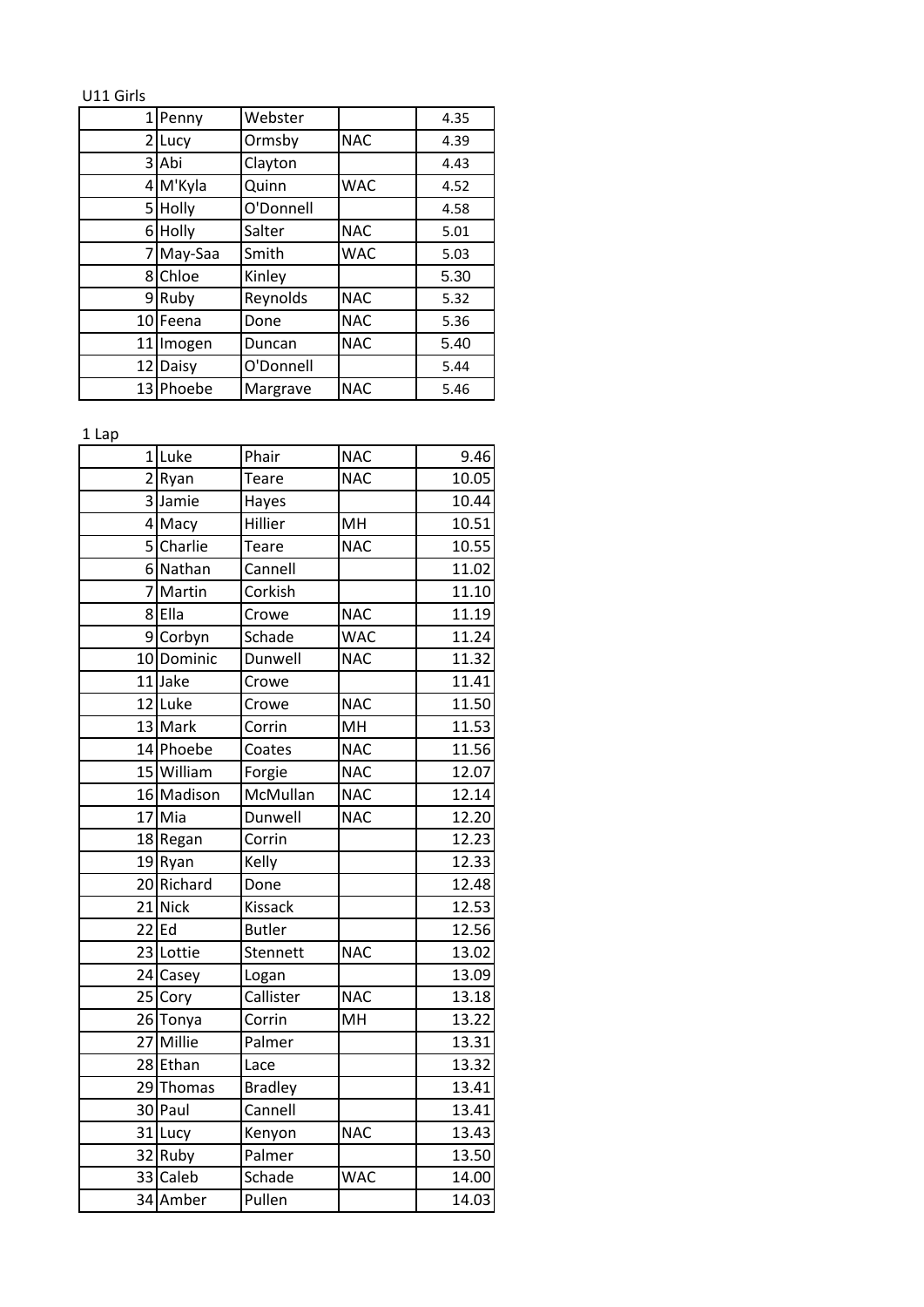| 35 | Bev          | <b>Broderick</b> |            | 14.13 |
|----|--------------|------------------|------------|-------|
|    | 36 Stephen   | Dorricott        |            | 14.22 |
|    | 37 Joseph    | Devaney          |            | 14.27 |
|    | 38 Richard   | Mooney           |            | 14.27 |
| 39 | Elyse        | Grant            |            | 14.31 |
|    | 40 Arianna   | Kerruish         |            | 14.31 |
| 41 | Olivia       | Done             |            | 14.44 |
|    | 42 Molly     | Philips          | <b>NAC</b> | 14.53 |
|    | 43 Abbie     | Devaney          |            | 14.58 |
|    | 44 Richard   | Power            |            | 15.20 |
|    | 45 Matthew   | Bell             | <b>NAC</b> | 15.42 |
|    | 46 Martha    | <b>Broderick</b> |            | 16.01 |
| 47 | <b>Dixie</b> | Yardley-Scott    |            | 16.20 |
|    | 48 Simon     | Scott            |            | 16.21 |
|    | 49 Annabel   | Forgie           |            | 16.31 |
|    | 50 Anya      | Lace             |            | 16.32 |
|    | 51 Zahra     | Jones            |            | 16.32 |
|    | 52 Cameron   | Lace             |            | 17.13 |
|    | 53 John      | Canavan          | <b>NAC</b> | 21.19 |
|    | 54 Carolanne | Hanley           | <b>NAC</b> | 28.58 |

3 Lap

| $\mathbf{1}$   | Orran       | Smith            | <b>WAC</b>     | 21.08 |
|----------------|-------------|------------------|----------------|-------|
| $\overline{2}$ | Isaac       | Andrew           |                | 21.12 |
| 3              | Peter       | <b>Bradley</b>   | <b>MFR</b>     | 23.09 |
|                | 4 James     | <b>Strickett</b> | <b>NAC</b>     | 24.29 |
| 51             | Daniel      | Phair            | <b>MFR</b>     | 24.43 |
| 6              | Jonathon    | Leece            | <b>NAC</b>     | 24.53 |
| 7              | Arran       | Galvin           | <b>NAC</b>     | 24.58 |
| 8              | James       | Bishop           | <b>NAC</b>     | 25.10 |
| 9              | lan         | Rowley           | <b>MTC</b>     | 25.25 |
|                | 10 Kristan  | King             | <b>MTC</b>     | 25.39 |
| 11             | Paul        | Perkins          | <b>NAC</b>     | 26.03 |
|                | 12 Rosy     | Craine           | <b>NAC</b>     | 26.12 |
|                | 13 Stephen  | <b>Brown</b>     | <b>IOM VAC</b> | 26.16 |
|                | 14 Jamie    | Oates            | <b>NAC</b>     | 26.59 |
|                | 15 Kevin    | Vondy            | <b>NAC</b>     | 27.13 |
|                | 16 Becky    | Watterson        |                | 27.19 |
| 17             | Terry       | <b>Bates</b>     | <b>IOM VAC</b> | 27.28 |
|                | 18 Jason    | Parry            | <b>NAC</b>     | 27.43 |
|                | 19 Aaron    | Schade           | <b>WAC</b>     | 27.48 |
|                | 20 Alison   | King             |                | 28.04 |
| 21             | Matthew     | Gold             | <b>MTC</b>     | 28.20 |
|                | 22 Joanne   | Schade           | <b>WAC</b>     | 28.33 |
|                | 23 Paul     | Cannell          | <b>WAC</b>     | 28.57 |
|                | 24 Nicola   | <b>Bowker</b>    | <b>NAC</b>     | 29.12 |
|                | 25 Lucy     | O'Toole          |                | 29.58 |
|                | 26 Nicholas | <b>Bradley</b>   | <b>MFR</b>     | 30.15 |
| 27             | Rebecca     | Kelly            | <b>MFR</b>     | 30.17 |
|                | 28 Dave     | Corrin           | <b>IOM VAC</b> | 30.55 |
|                |             |                  |                |       |